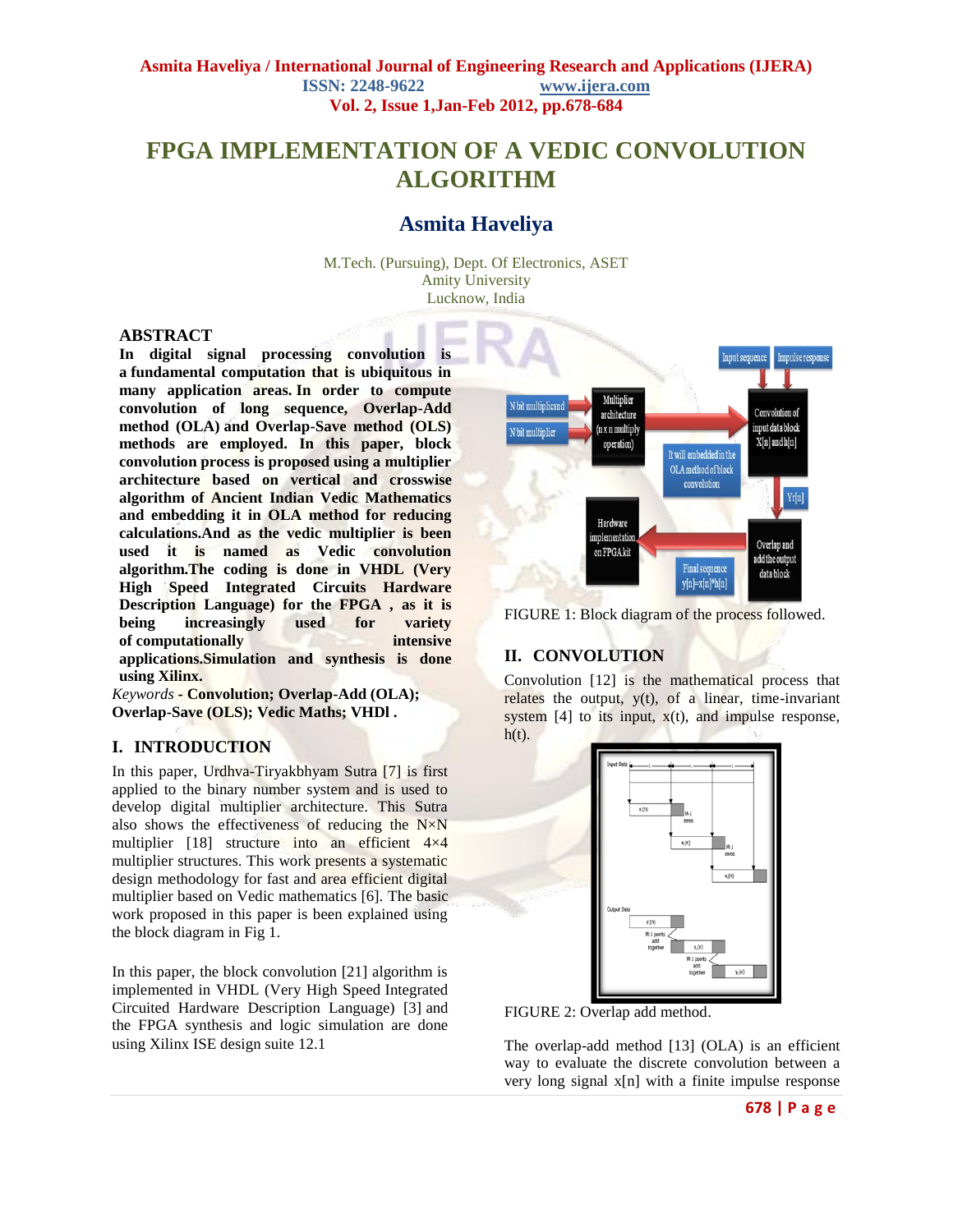h[n].The Fig.1 shows the concept of overlap add [11] method by Zero-pad length-*L* blocks by *M*−1 samples. Add successive blocks, overlapped by *M*−1 samples, so that the tails sum to produce the complete linear convolution.

#### **III. URDHVA-TIRYAGBHYAM SUTRA**

Urdhva-Tiryagbhyam [19] is the general formula applicable to all cases of multiplication and also in the division of a large number by another large number. It means vertically and crosswise. We discuss multiplication of two, three digit numbers with this method by placing the carried over digits under the first row and proceed.



FIGURE 3: General rule for a 3 digit by 3 digit multiplication.

#### **Steps:**

i)  $4 X 6 = 24: 2$ , the carried over digit is placed below the second digit.

ii)  $(3 X 6) + (4 X 1) = 18 + 4 = 22$ ; 2, the carried over digit is placed below third digit.

iii)  $(2 X 6) + (3 X 1) + (4 X 3) = 12 + 3 + 12 = 27$ ; 2, the carried over digit is placed below fourth digit.

iv)  $(2 X 1) + (3 X 3) = 2 + 9 = 11$ ; 1, the carried over digit is placed below fifth digit.

v)  $(2X3) = 6$ .

vi) Respective digits are added.

 The basic rule for the multiplication of two numbers of 6 digits is shown using the line drawing as follows. Similarly for any number of digits this multiplication technique of ancient Indian Vedic mathematics [6] can be used.



FIGURE 4: General rule for a 6 digit by 6 digit multiplication.

# **IV. METHEDOLOGY FOLLOWED**

In this proposed paper we have made a convolution with  $x(n)$  and  $h(n)$  both having 256 samples. And as we are performing block convolution using overlap add method this sample is divided into 16 input data block for OLA method, each having 16 elements. The methedology followed in this proposed work is explained using the flow diagrams below.



 This flow "A" is the stimulus module which is dividing the input sequence of length 256 into 16 input blocks of length 16.



**679 | P a g e**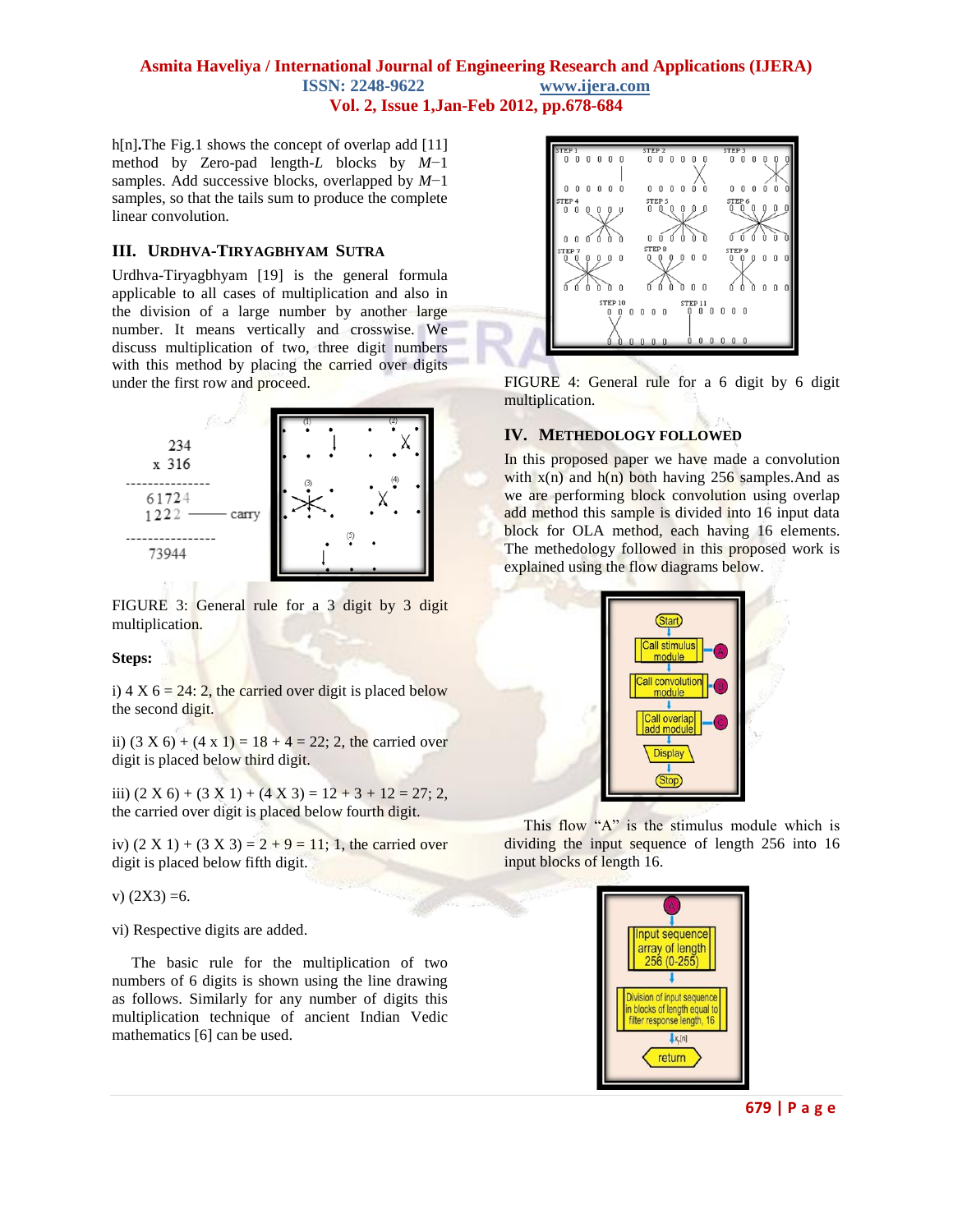This flow "B" is the convolution module which is performing the convolution of individual block with 16 elements.



The flow "C" is overlap add module which helps in providing efficient area and speed of the proposed architechture as it reduces the complexity of the calculation.



 This flow "D" is the main block which reduces the calculation complexity to a very wide extent.This block is Vedic multiplier which is used wherever multiplication is to be done.



# **V. FPGA**

The introduction of field programmable gate arrays (FPGA), has made it feasible to provide hardware for application specific computation design. The changes in designs in FPGA's [20] can be accomplished within a few hours, and thus result in significant savings in cost and design cycle. FPGAs offer speed comparable to dedicated and fixed hardware systems for parallel algorithm.The vedic convolution algorothm proposed in this paper is been simulated and synthesised using the xilinx design suite 12.1 with the device family as Vertex 6 (low power).the summary of the device description of the vertex FPGA used is explained in the table below

| TABLE I. | <b>SUMMARY OF FPGA FEATURES</b> |  |
|----------|---------------------------------|--|
|          |                                 |  |

 $\sim$   $\sim$ 

| Vertex <sub>6</sub> |
|---------------------|
| XC6VLX75TL          |
| FF484               |
| -31                 |
|                     |

 The features of the vertex 6 FPGA used in this proposed work with Xilinx Design Suite 12.1, as described the Xilinx are listed in the table below.

| TABLE II. | <b>SUMMARY OF VERTEX 6 FEATURES</b> |  |
|-----------|-------------------------------------|--|
|           |                                     |  |

 $\sim$ 

- 80

| <b>Features</b>                                     | Virtex-6   |
|-----------------------------------------------------|------------|
| Logic Cells                                         | 760,000    |
| <b>BlockRAM</b>                                     | 38Mb       |
| <b>DSP Slices</b>                                   | 2,016      |
| <b>DSP</b> Performance<br>(symmetric FIR)           | 2,419GMACS |
| <b>Transceiver Count</b>                            | 72         |
| <b>Transceiver Speed</b>                            | 11.18Gb/s  |
| <b>Total Transceiver</b><br>Bandwidth (full duplex) | 536Gh/s    |
| Memory Interface<br>(DDR3)                          | 1,066Mb/s  |
| PCI Express® Interface                              | Gen2x8     |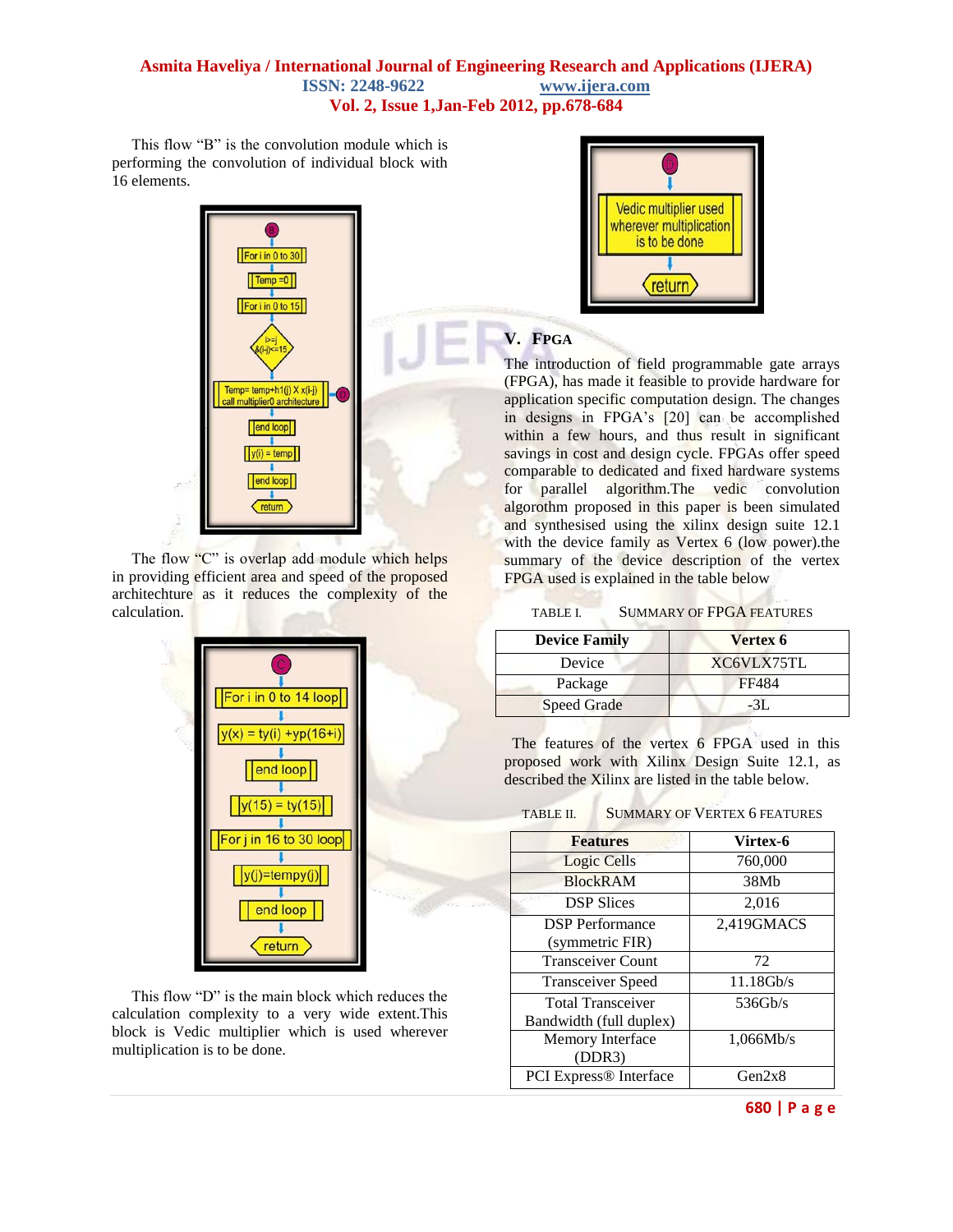| Agile Mixed Signal       | Yes               |
|--------------------------|-------------------|
| (AMS)/XADC               |                   |
| <b>Configuration AES</b> | Yes               |
| $VO Pins$                | 1,200             |
| I/O Voltage              | 1.2V, 1.5V, 1.8V, |
|                          | 2.5V              |
| EasyPath Cost Reduction  | Yes               |
| Solution                 |                   |

# **VI. RESULTS**

The main point of this paper was to introduce a method for calculating the linear convolution sum of two finite length sequences that is easy to learn and perform.It has been found on embedding Vedic multiplication for OLA, there is a considerable improvement in their performance.The table below shows the synthesis report of the proposed work with the logic resource utilization.

TABLE III. SUMMARY OF SYNTHESIS REPORT

| <b>Device Utilization Summary (estimated values)</b> |             |                  |                    |  |  |  |  |
|------------------------------------------------------|-------------|------------------|--------------------|--|--|--|--|
| Logic<br><b>Utilization</b>                          | <b>Used</b> | <b>Available</b> | <b>Utilization</b> |  |  |  |  |
| Number of<br><b>Slice Registers</b>                  | 988         | 93120            | $1\%$              |  |  |  |  |
| Number of<br>Slice LUTs                              | 10799       | 46560            | 23%                |  |  |  |  |
| Number of<br>fully used<br>LUT-FF pairs              | 408         | 11379            | 3%                 |  |  |  |  |
| Number of<br>bonded IOBs                             | 625         | 240              | 260%               |  |  |  |  |
| Number of<br><b>BUFG/BUFG</b><br><b>CTRLs</b>        | 1           | 32               | 3%                 |  |  |  |  |

 The other constraints of the synthesis report are as follows.

Total REAL time to Xst completion: 775.00 secs Total CPU time to Xst completion: 774.89 secs Total memory usage is 317328 kilobytes

 The following are the simulation results of the proposed work.

| Name                                                        | Value | 1999,996 ps | 1999, 997 ps | 1999, 998 ps                                                                                   | 1999,999 ps |
|-------------------------------------------------------------|-------|-------------|--------------|------------------------------------------------------------------------------------------------|-------------|
| 1∦ dk                                                       | 0     |             |              |                                                                                                |             |
| $\blacktriangleright$ $\blacktriangleright$ $\times$ [0.15] |       |             |              |                                                                                                |             |
| $\blacksquare$ x1[0:255]                                    |       |             |              |                                                                                                |             |
| $\blacktriangleright$ $\blacktriangleright$ $\sqrt{[0.15]}$ |       |             |              | (1110110 [11101101 110101,101111101 000111,1110000101 11001,11000111000 101,101100000          |             |
| $\sim$ ytail $[0:14]$                                       |       |             |              | $(1101011] [11010111] 110100, 100110101] 11001, 1011000100] 1101, 10010010000] 110, 100001100$ |             |
| <b>I</b> dk period 1000 ps                                  |       |             | 1000 ps      |                                                                                                |             |

| Name                        | Value    | 1999, 996 ps | $[999, 997 p_5, ,$      | 999,998 ps                                                                                              | 1999, 999 ps |
|-----------------------------|----------|--------------|-------------------------|---------------------------------------------------------------------------------------------------------|--------------|
| $\mathbb{R}$ dk             | 0        |              |                         |                                                                                                         |              |
| $6 \times 0.15$             |          |              |                         |                                                                                                         |              |
| $\mathbb{U}_0$ [0]          | 101011   |              | 101011                  |                                                                                                         |              |
| Ve [1]                      | 101011   |              | 101011                  |                                                                                                         |              |
| V) [2]                      | 100011   |              | 100011                  |                                                                                                         |              |
| T <mark>}</mark> [3]        | 0        |              | 0                       |                                                                                                         |              |
| પી [4]                      | 110      |              | 110                     |                                                                                                         |              |
| $\mathbb{U}_0$ [5]          | 1001101  |              | 1001101                 |                                                                                                         |              |
| $\frac{1}{16}$ [6]          | 10110    |              | 10110                   |                                                                                                         |              |
| Ve 171                      | 100001   |              | 100001                  |                                                                                                         |              |
| $\mathbb{U}_\alpha$ [8]     | 101100   |              | 101100                  |                                                                                                         |              |
| Ve 191                      | 110111   |              | 110111                  |                                                                                                         |              |
| U) [10]                     | $\bf{0}$ |              | O                       |                                                                                                         |              |
| U <sub>6</sub> [11]         | 10       |              | 10                      |                                                                                                         |              |
| $\mathbb{U}$ [12]           | 11       |              | $\overline{\mathbf{H}}$ |                                                                                                         |              |
| $\frac{1}{2}$ [13]          | 100      |              | 100                     |                                                                                                         |              |
| $\frac{1}{26}$ [14]         | 1001110  |              | 1001110                 |                                                                                                         |              |
| 10(15)                      | $11\,$   |              | п                       |                                                                                                         |              |
| $\frac{1}{6}$ x1[0:255]     |          |              |                         | $(1100, 11$ $(1100, 110)$ , $101101, 1000001, 100, 101, 101011, 101011, 100011, 110111, 111101100, 110$ |              |
| $\mathbb{U}_\mathbb{C}$ [0] | 1100     |              | 1100                    |                                                                                                         |              |
| Ve (1)                      | 1101     |              | 1101                    |                                                                                                         |              |
| V) [2]                      | 101101   |              | 101101                  |                                                                                                         |              |
| $\mathbb{U}_0$ [3]          | 1000001  |              | 1000001                 |                                                                                                         |              |
| પી [4]                      | 100      |              | 100                     |                                                                                                         |              |
| VC 151                      | 101      |              | 101                     |                                                                                                         |              |

| Name                          | Value   | 999,996 ps | 1999,997 pp | 1999,998 ps | 1999,999 pp |
|-------------------------------|---------|------------|-------------|-------------|-------------|
| $\mathbb{U}_0$ [6]            | 101011  |            | 101011      |             |             |
| Τ,<br>$[7]$                   | 101011  |            | 101011      |             |             |
| U,<br>$[8]$                   | 100011  |            | 100011      |             |             |
| પ <sub>રિ</sub> [9]           | 110111  |            | 110111      |             |             |
| $\mathbb{U}_c$ [10]           | 111     |            | 111         |             |             |
| $\mathbb{V}_0$ [11]           | 101100  |            | 101100      |             |             |
| U,<br>$[12]$                  | 110111  |            | 110111      |             |             |
| $\Pi_0$ [13]                  | 1000010 |            | 1000010     |             |             |
| $\mathbb{U}_0$ [14]           | 1001101 |            | 1001101     |             |             |
| $\mathbb{U}_\text{e}$ [15]    | 10110   |            | 10110       |             |             |
| $\mathbb{U}_0$ [16]           | 100001  |            | 100001      |             |             |
| V), [17]                      | 101100  |            | 101100      |             |             |
| $\mathbb{U}_0$ [18]           | 110111  |            | 110111      |             |             |
| $\mathbb{U}_\mathrm{e}$ [19]  | 1001100 |            | 1001100     |             |             |
| $\mathbf{I}_0$ [20]           | 1010111 |            | 1010111     |             |             |
| U,<br>$[21]$                  | 110110  |            | 110110      |             |             |
| U,<br>$[22]$                  | 110111  |            | 110111      |             |             |
| U,<br>$[23]$                  | 100010  |            | 100010      |             |             |
| $\mathbb{U}_0$ [24]           | 101101  |            | 101101      |             |             |
| Т,<br>$[25]$                  | 1000001 |            | 1000001     |             |             |
| $\mathbb{I}_\sigma$<br>$[26]$ | 1011001 |            | 1011001     |             |             |
| Т,<br>$[27]$                  | 1001    |            | 1001        |             |             |
| $\Pi_0$ [28]                  | 1100011 |            | 1100011     |             |             |
| $\mathbb{U}_\mathbb{H}$ [29]  | 1010110 |            | 1010110     |             |             |
| V), [30]                      | 1010111 |            | 1010111     |             |             |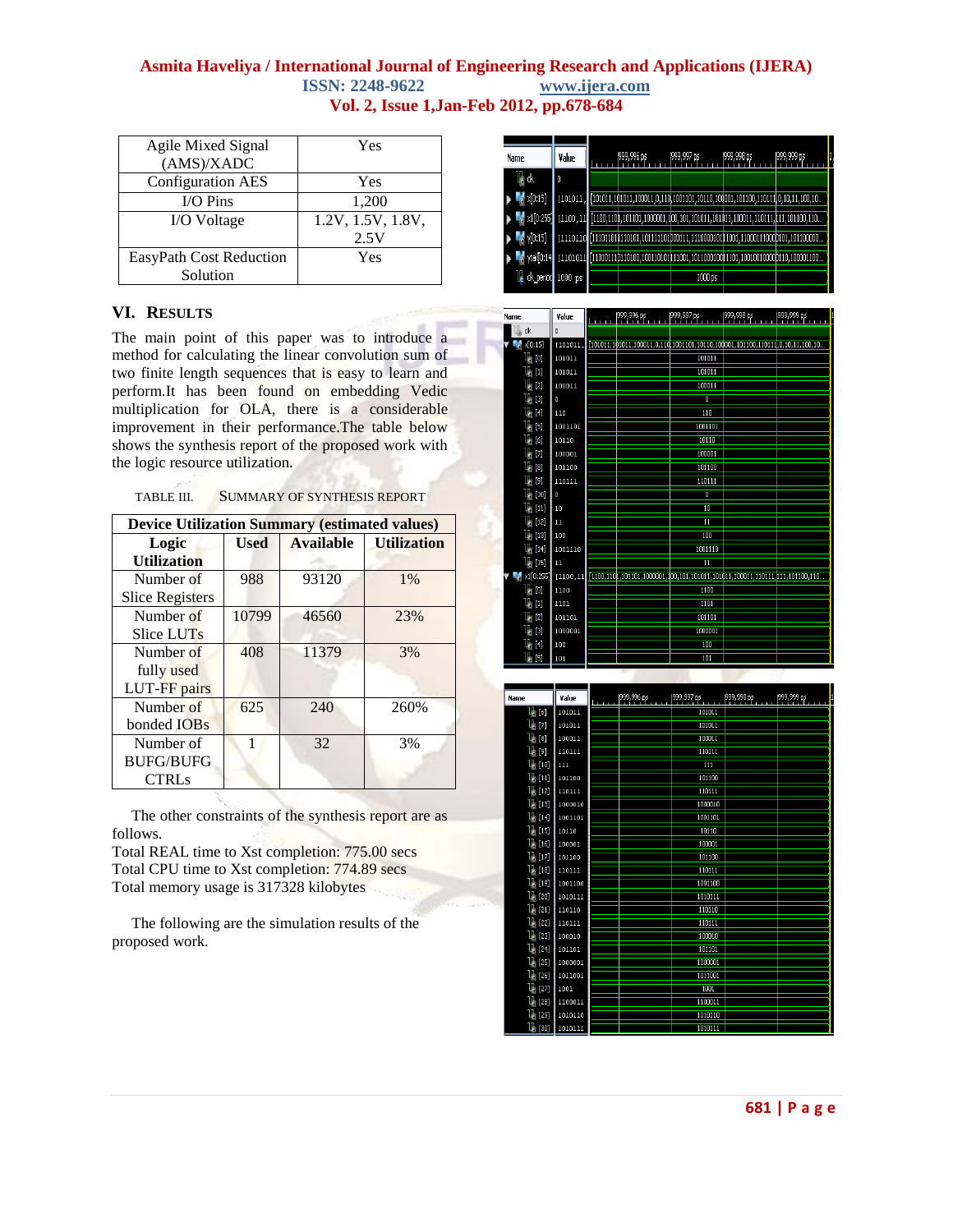L.

| Name                                                   | Value                         | $[999, 996 p_5, \ldots]$      | [999,997 ps.   999,998 ps. |                       | $[999, 999 \text{ ps}$ | Name                                                     | Value                                                         |          |                                   |                    |             |             |
|--------------------------------------------------------|-------------------------------|-------------------------------|----------------------------|-----------------------|------------------------|----------------------------------------------------------|---------------------------------------------------------------|----------|-----------------------------------|--------------------|-------------|-------------|
| Uk [31]                                                | 111000                        |                               | 111000                     |                       |                        |                                                          | <b>U<sub>C</sub></b> [106] 1100010<br><b>Le</b> [107] 1000011 |          |                                   | 1100010<br>1000011 |             |             |
| U), [32]                                               | 111000                        |                               | 111000                     |                       |                        |                                                          | Մշ (108]∥ 1110110                                             |          |                                   | 1110110            |             |             |
| U), [33]<br>U), [34]                                   | 1000011<br>110110             |                               | 1000011                    |                       |                        |                                                          | 1 <mark>6</mark> [109]∥ 1001101                               |          |                                   | 1001101            |             |             |
| U. [35]                                                | 110101                        |                               | 110110<br>110101           |                       |                        |                                                          | Ա [110] 1100011                                               |          |                                   | 1100011            |             |             |
| U), [36]                                               | 100010                        |                               | 100010                     |                       |                        |                                                          | Անով ռուս                                                     |          |                                   | 1111101            |             |             |
| U), [37]                                               | 100011                        |                               | 100011                     |                       |                        | U <sub>0</sub> [112] 101100                              |                                                               |          |                                   | 101100             |             |             |
| U), [38]                                               | 111000                        |                               | 111000                     |                       |                        | $\frac{1}{2}$ [113] 10111                                |                                                               |          |                                   | 10111              |             |             |
| U), [39]<br>U), [40]                                   | 10110<br>100010               |                               | 10110<br>100010            |                       |                        | 16 [115] 101101                                          | U <sub>0</sub> [114] 1110000                                  |          |                                   | 1110000<br>101101  |             |             |
| U) [41]                                                | 110111                        |                               | 110111                     |                       |                        |                                                          | <b>U<sub>0</sub></b> [116] 1011001                            |          |                                   | 1011001            |             |             |
| U), [42]                                               | 1001110                       |                               | 1001110                    |                       |                        |                                                          | $\frac{1}{2}$ [117] 1000010                                   |          |                                   | 1000010            |             |             |
| U), [43]                                               | 1100010                       |                               | 1100010                    |                       |                        |                                                          | <b>U<sub>6</sub> [118] 110111</b>                             |          |                                   | 110111             |             |             |
| U. [44]<br>U), [45]                                    | 1000011<br>1110110            |                               | 1000011<br>1110110         |                       |                        | U <sub>0</sub> [119] 101101                              |                                                               |          |                                   | 101101             |             |             |
| U <sub>6</sub> [46]                                    | 1001101                       |                               | 1001101                    |                       |                        | $\frac{1}{2}$ [120] 100010<br>U <sub>0</sub> [121] 10111 |                                                               |          |                                   | 100010<br>10111    |             |             |
| U), [47]                                               | 1100011                       |                               | 1100011                    |                       |                        | U <sub>6</sub> [122] 101101                              |                                                               |          |                                   | 101101             |             |             |
| U. [48]                                                | 1111101                       |                               | 1111101                    |                       |                        |                                                          | $\mathbb{I}_{6}$ [123] 1000010                                |          |                                   | 1000010            |             |             |
| U), [49]                                               | 101100<br>10111               |                               | 101100<br>10111            |                       |                        |                                                          | U <sub>0</sub> [124] 1001110                                  |          |                                   | 1001110            |             |             |
| U), [50]<br>U), [51]                                   | 1110000                       |                               | 1110000                    |                       |                        |                                                          | U <sub>0</sub> [125] 1001101                                  |          |                                   | 1001101            |             |             |
| U) [52]                                                | 101101                        |                               | 101101                     |                       |                        | $\frac{1}{2}$ [126] 1100                                 |                                                               |          |                                   | 1100               |             |             |
| U), [53]                                               | 1011001                       |                               | 1011001                    |                       |                        | Ա  [127] 1101<br>$\mathsf{II}$ [128]                     | 101101                                                        |          |                                   | 1101<br>101101     |             |             |
| $U_0$ [54]                                             | 1000010                       |                               | 1000010                    |                       |                        |                                                          | 1 <mark>}</mark> [129] 1000001                                |          |                                   | 1000001            |             |             |
| U), [55]                                               | 110111                        |                               | 110111                     |                       |                        | U <sub>6</sub> [130]                                     | 100                                                           |          |                                   | 100                |             |             |
|                                                        |                               |                               |                            |                       |                        |                                                          |                                                               |          |                                   |                    |             |             |
| Name                                                   | Value                         | 999,996 ps.                   | 1999,997 ps<br> -          | $1999,998 \text{ ps}$ | 1999,999 pp.           | Name                                                     | Value                                                         | $\cdots$ | 999,996 PF             999,997 PF |                    |             |             |
| UA [56]                                                | 101101                        |                               | 101101                     |                       |                        | Ա <sub>8</sub> [131]  101                                |                                                               |          |                                   | 101                |             |             |
| V) [57]<br>18 [56]                                     | 100010<br>10111               |                               | 100010<br>10111            |                       |                        | 16 [132] 101011                                          |                                                               |          |                                   | 101011             |             |             |
| $\mathbb{U}_6$ [39]                                    | 101101                        |                               | 101101                     |                       |                        | U <sub>0</sub> [133] 101011                              |                                                               |          |                                   | 101011             |             |             |
| U <sub>6</sub> [60]                                    | 1000010                       |                               | 1000010                    |                       |                        | U: [134]<br>կի [135]∥ 110111                             | 100011                                                        |          |                                   | 100011<br>110111   |             |             |
| $\mathsf{U}$ [61]                                      | 1001110                       |                               | 1001110                    |                       |                        | Ա [136] 111                                              |                                                               |          |                                   | Ē                  |             |             |
| $U_0$ [62]<br>18. [63]                                 | 1001101<br>1100               |                               | 1001101<br>1100            |                       |                        | U <sub>8</sub> [137] 101100                              |                                                               |          |                                   | 101100             |             |             |
| $\mathbb{U}_0$ [64]                                    | 1101                          |                               | 1101                       |                       |                        | $\mathbb{L}_5$ [138]                                     | 110111                                                        |          |                                   | 110111             |             |             |
| $U_6$ [65]                                             | 101101                        |                               | 101101                     |                       |                        | U <sub>0</sub> [139]                                     | 1000010<br>16 [140] 1001101                                   |          |                                   | 1000010<br>1001101 |             |             |
| W. [66]                                                | 1000001                       |                               | 1000001                    |                       |                        | $\mathbb{U}_0$ [141]                                     | 10110                                                         |          |                                   | 10110              |             |             |
| U), [67]                                               | 100<br>101                    |                               | 100                        |                       |                        | $\frac{1}{2}$ [142] 100001                               |                                                               |          |                                   | 100001             |             |             |
| 18 [68]<br>V), [69]                                    | 101011                        |                               | 101<br>101011              |                       |                        | U. [143]                                                 | 101100                                                        |          |                                   | 101100             |             |             |
| $\mathbb{U}_\mathrm{G}$ [70]                           | 101011                        |                               | 101011                     |                       |                        | Ա [144] 110111                                           | 16 [145] 1001100                                              |          |                                   | 110111<br>1001100  |             |             |
| U) [71]                                                | 100011                        |                               | 100011                     |                       |                        |                                                          | կի [146]∥ 1010111                                             |          |                                   | 1010111            |             |             |
| $\mathbb{U}_6$ [72] $\mid$                             | 110111                        |                               | 110111                     |                       |                        | $\mathsf{U}_2$ [147]                                     | 110110                                                        |          |                                   | 110110             |             |             |
| U. [73]<br>U. [74]                                     | 111<br>101100                 |                               | 111<br>101100              |                       |                        | U <sub>0</sub> [148]                                     | 110111                                                        |          |                                   | 110111             |             |             |
| $L_{0}$ [75]                                           | 110111                        |                               | 110111                     |                       |                        | U <sub>0</sub> [149] 100010<br>V, [150]                  | 101101                                                        |          |                                   | 100010<br>101101   |             |             |
| $L_6$ [76]                                             | 1000010                       |                               | 1000010                    |                       |                        |                                                          | <b>U<sub>0</sub> [151]</b> 1000001                            |          |                                   | 1000001            |             |             |
| U <sub>6</sub> [77]                                    | 1001101                       |                               | 1001101                    |                       |                        | U. [152]                                                 | 1011001                                                       |          |                                   | 1011001            |             |             |
| $U_6$ [78]<br>$U_0$ [79]                               | 10110<br>100001               |                               | 10110<br>100001            |                       |                        | Աի [153]  1001                                           |                                                               |          |                                   | 1001               |             |             |
| $\mathbb{U}_0$ [80]                                    | 101100                        |                               | 101100                     |                       |                        | U), [155]                                                | Ա [154] 1100011<br>1010110                                    |          |                                   | 1100011<br>1010110 |             |             |
|                                                        |                               |                               |                            |                       |                        |                                                          |                                                               |          |                                   |                    |             |             |
|                                                        |                               |                               |                            |                       |                        | Name                                                     | Value                                                         |          | 1999,996 ps                       | 1999, 997 ps       | 1999,998 pp | 1999,999 ps |
| Name<br>$\frac{1}{2}$ [81] 110111                      | Value                         | <sup>1999,996</sup> P۶ , ա. ա | 110111                     |                       | 1999, 999 ps           |                                                          | U <sub>0</sub> [156] 1010111                                  |          |                                   | 1010111            |             |             |
| 6 [82] 1001100                                         |                               |                               | 1001100                    |                       |                        |                                                          | U) [157] 111000                                               |          |                                   | 111000             |             |             |
|                                                        | $\mathbb{U}_{0}$ [83] 1010111 |                               | 1010111                    |                       |                        | U <sub>C</sub> [158] 111000                              |                                                               |          |                                   | 111000<br>1000011  |             |             |
| U <sub>8</sub> [84]   110110                           |                               |                               | 110110                     |                       |                        |                                                          | <b>b</b> [159] 1000011<br>Աց[160]  110110                     |          |                                   | 110110             |             |             |
| $U_{\rm e}$ [85]<br>U) [86]                            | 110111<br>100010              |                               | 110111<br>100010           |                       |                        |                                                          | Ա [161] 110101                                                |          |                                   | 110101             |             |             |
| $\mathsf{U}_\odot$ [87]                                | 101101                        |                               | 101101                     |                       |                        |                                                          | U <sub>C</sub> [162] 100010                                   |          |                                   | 100010             |             |             |
| $\mathsf{U}_3$ [88] $\mid$                             | 1000001                       |                               | 1000001                    |                       |                        |                                                          | U <sub>0</sub> [163] 100011<br>L <sub>e</sub> [164] 111000    |          |                                   | 100011             |             |             |
| U <sub>0</sub> [89]                                    | 1011001                       |                               | 1011001                    |                       |                        | U <sub>0</sub> [165] 10110                               |                                                               |          |                                   | 111000<br>10110    |             |             |
| $\mathbb{U}_{\scriptscriptstyle\odot}$ [90]<br>U) [91] | 1001<br>1100011               |                               | 1001<br>1100011            |                       |                        |                                                          | $\mathbb{U}_{6}$ [166] 100010                                 |          |                                   | 100010             |             |             |
| U <sub>0.</sub> [92]                                   | 1010110                       |                               | 1010110                    |                       |                        |                                                          | U <sub>0</sub> [167] 110111                                   |          |                                   | 110111             |             |             |
| U <sub>0.</sub> [93]                                   | 1010111                       |                               | 1010111                    |                       |                        |                                                          | U <sub>C</sub> [168] 1001110                                  |          |                                   | 1001110            |             |             |
| $\mathbb{U}_0$ [94]                                    | 111000                        |                               | 111000                     |                       |                        |                                                          | U <sub>C</sub> [169] 1100010<br>U <sub>0</sub> [170] 1000011  |          |                                   | 1100010<br>1000011 |             |             |
| U) [95]  <br>U <sub>0.</sub> [96]                      | 111000<br>1000011             |                               | 111000<br>1000011          |                       |                        |                                                          | U <sub>0</sub> [171] 1110110                                  |          |                                   | 1110110            |             |             |
| U <sub>o</sub> [97]                                    | 110110                        |                               | 110110                     |                       |                        |                                                          | U <sub>0</sub> [172] 1001101                                  |          |                                   | 1001101            |             |             |
| $\mathbb{U}_0$ [98]                                    | 110101                        |                               | 110101                     |                       |                        |                                                          | Ue [173] 1100011                                              |          |                                   | 1100011            |             |             |
| U <sub>6</sub> [99]                                    | 100010                        |                               | 100010                     |                       |                        |                                                          | Ա  174]  1111101                                              |          |                                   | 1111101            |             |             |
| $\mathbb{U}_0$ [100]<br>$\mathbb{I}_6$ [101]           | 100011<br>111000              |                               | 100011<br>111000           |                       |                        | Մի [176]∥ 10111                                          | U <sub>0</sub> [175] 101100                                   |          |                                   | 101100<br>10111    |             |             |
| $\mathbb{U}_0$ [102]                                   | 10110                         |                               | 10110                      |                       |                        |                                                          | Le [177] 1110000                                              |          |                                   | 1110000            |             |             |
| $\mathbb{U}_0$ [103]                                   | 100010                        |                               | 100010                     |                       |                        |                                                          | U <sub>6</sub> [178] 101101                                   |          |                                   | 101101             |             |             |
| <b>b</b> [104] 110111                                  |                               |                               | 110111                     |                       |                        |                                                          | Ue [179] 1011001                                              |          |                                   | 1011001            |             |             |
| $U_0$ [105]                                            | 1001110                       |                               | 1001110                    |                       |                        |                                                          | U <sub>C</sub> [180] 1000010                                  |          |                                   | 1000010            |             |             |

**682 | P a g e**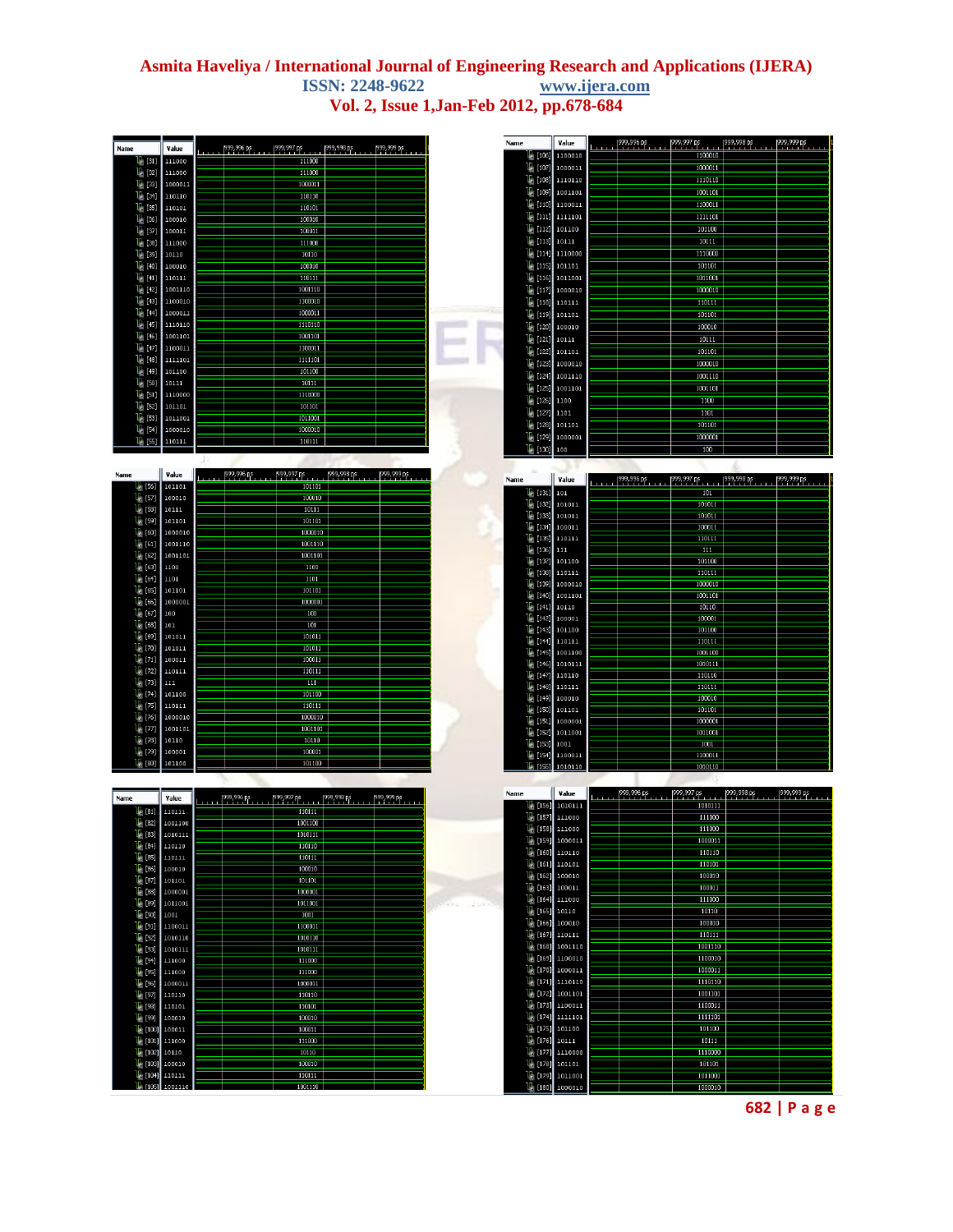**STAR** 

| Name                 | Value           | 1999, 996 pp<br>Li Li | 1999, 997 pp | 1999,998 pp | 1999,999 pp |
|----------------------|-----------------|-----------------------|--------------|-------------|-------------|
| 16<br>$[181]$        | 110111          |                       | 110111       |             |             |
|                      | Ա  82]  101101  |                       | 101101       |             |             |
| 17                   | $[183]$ 100010  |                       | 100010       |             |             |
| I,                   | $[184]$ 10111   |                       | 10111        |             |             |
| U,<br>[185]          | 101101          |                       | 101101       |             |             |
| $\mathbb{U}_0$ [186] | 1000010         |                       | 1000010      |             |             |
| լը                   | $[187]$ 1001110 |                       | 1001110      |             |             |
| U,                   | $[188]$ 1001000 |                       | 1001000      |             |             |
| 17,                  | $[189]$ 1101    |                       | 100          |             |             |
| 12                   | [190] 101101    |                       | 101101       |             |             |
| I,                   | [191] 1000001   |                       | 1000001      |             |             |
| 17,<br>$[192]$ 100   |                 |                       | 100          |             |             |
| 17<br>[193] 101      |                 |                       | 101          |             |             |
| 16                   | [194] 101011    |                       | 101011       |             |             |
| 17                   | $[195]$ 101011  |                       | 101011       |             |             |
| 17                   | [196] 100011    |                       | 100000       |             |             |
| ı,                   | [197] 110111    |                       | 110111       |             |             |
| U,<br>$[198]$ 111    |                 |                       | 111          |             |             |
| I,<br>[199]          | 101100          |                       | 101100       |             |             |
|                      | [200] 110111    |                       | 110111       |             |             |
|                      | $[201]$ 1000010 |                       | 1000010      |             |             |
| [202]                | 1001101         |                       | 1001101      |             |             |
| [203]                | 10110           |                       | 10110        |             |             |
|                      | [204] 100001    |                       | 100001       |             |             |
| I.<br>12051          | 101100          |                       | 101100       |             |             |
|                      |                 |                       |              |             |             |

| Name                        | Value                          | 1999,996 ps | 1999, 997 p.s | 1999,998 ps | 1999,999 ps |
|-----------------------------|--------------------------------|-------------|---------------|-------------|-------------|
| $U_6$ [206]                 | 110111                         |             | 110111        |             |             |
| $U_0$ [207]                 | 1001100                        |             | 1001100       |             |             |
| U.                          | $[208]$ 1010111                |             | 1010111       |             |             |
| U.                          | $[209]$ 110110                 |             | 110110        |             |             |
| U.                          | $[210]$ 110111                 |             | 110111        |             |             |
|                             | $\frac{1}{2}$ [211] 100010     |             | 100010        |             |             |
| U,                          | $[212]$ 101101                 |             | 101101        |             |             |
|                             | $\mathbb{U}_{0}$ [213] 1000001 |             | 1000001       |             |             |
| U.                          | $[214]$ 1011001                |             | 1011001       |             |             |
| U <sub>8</sub> [215] 1001   |                                |             | 1001          |             |             |
| U,                          | $[216]$ 1100011                |             | 1100011       |             |             |
| U.                          | $[217]$ 1010110                |             | 1010110       |             |             |
| U.                          | $[218]$ 1010111                |             | 1010111       |             |             |
| Т.                          | $[219]$ 111000                 |             | 111000        |             |             |
| IJ,                         | $[220]$ 111000                 |             | 111000        |             |             |
| U,                          | $[221]$ 1000011                |             | 1000011       |             |             |
| U.                          | $[222]$ 110110                 |             | 110110        |             |             |
| U,                          | [223] 110101                   |             | 110101        |             |             |
| Т.                          | $[224]$ 100010                 |             | 100010        |             |             |
| lle                         | [225] 100011                   |             | 100011        |             |             |
| U.                          | $[226]$ 111000                 |             | 111000        |             |             |
| U,<br>$[227]$               | 10110                          |             | 10110         |             |             |
| Т.<br>[228]                 | 100010                         |             | 100010        |             |             |
| II.                         | $[229]$ 10111                  |             | 10111         |             |             |
| U <sub>0</sub> [230] 101101 |                                |             | 101101        |             |             |

| Name             | Value          | <b>Louise</b> | 1999, 996 pp | 999,997 ps     | 1999,998 pp | 1999, 999 ps |
|------------------|----------------|---------------|--------------|----------------|-------------|--------------|
| U,<br>$[231]$    | 1000010        |               |              | 1000010        |             |              |
| U.<br>$[232]$    | 1001110        |               |              | 1001110        |             |              |
| U.<br>[233]      | 1001101        |               |              | 1001101        |             |              |
| U,<br>[234]      | 1100           |               |              | 1100           |             |              |
| U,<br>[235]      | 1101           |               |              | 1101           |             |              |
| Цe<br>[236]      | 101101         |               |              | 101101         |             |              |
| Цe<br>[237]      | 1000001        |               |              | 1000001        |             |              |
| U,<br>[238]      | 100            |               |              | 100            |             |              |
| U.<br>[239]      | 101            |               |              | 101            |             |              |
| Цa<br>[240]      | 101011         |               |              | 101011         |             |              |
| U,<br>$[241]$    | 101011         |               |              | 101011         |             |              |
| Цa               | [242] 100011   |               |              | 100011         |             |              |
| I.<br>[243]      | $\circ$        |               |              | $\overline{0}$ |             |              |
| I.<br>[244] 110  |                |               |              | 110            |             |              |
| U.<br>$[245]$    | 1001101        |               |              | 1001101        |             |              |
| U.<br>[246]      | 10110          |               |              | 10110          |             |              |
| Т.<br>$[247]$    | 100001         |               |              | 100001         |             |              |
| τ,<br>[248]      | 101100         |               |              | 101100         |             |              |
| ц,               | $[249]$ 110111 |               |              | 110111         |             |              |
| τ,<br>$[250]$    | $\circ$        |               |              | $\overline{0}$ |             |              |
| τ,<br>$[251]$    | 10             |               |              | 10             |             |              |
| [252]            | 11             |               |              | 11             |             |              |
| [253]            | 100            |               |              | 100            |             |              |
| [254]            | 1001110        |               |              | 1001110        |             |              |
| Т.<br>$[255]$ 11 |                |               |              | 11             |             |              |

**Service** 

| Name                          | Value                | 1999, 996 ps | 1999,997 ps                                                                 | 999,998 ps | 999,999 ps |  |
|-------------------------------|----------------------|--------------|-----------------------------------------------------------------------------|------------|------------|--|
| $\frac{1}{2}$ y[0:15]         | 11110110             |              | [11101101 110101.101111101000111.1110000101 1001.110001110000101.101100000. |            |            |  |
| 11, tot                       | 11101101             |              | 111011011110101                                                             |            |            |  |
| 11 [1]                        | 10111110             |              | 101111101000111                                                             |            |            |  |
| $U_0$ [2]                     | 11100001             |              | 111000010111001                                                             |            |            |  |
| U <sub>8</sub> [3]            | 11000111             |              | 110001110000101                                                             |            |            |  |
| $\mathbf{I}_{\alpha}$ [4]     | 10110000             |              | 1011000001001000                                                            |            |            |  |
| $\mathbf{I}_c$ [5]            | 10110000             |              | 1011000011000100                                                            |            |            |  |
| $U_{c}$ [6]                   | 10000111             |              | 1000011111110000                                                            |            |            |  |
| 17, [7]                       | 10010100             |              | 1001010011110001                                                            |            |            |  |
| $\mathbf{U}_3$ [3]            | 10010001             |              | 1001000111010101                                                            |            |            |  |
| Uk [9]                        | 11111010             |              | 111110101110110                                                             |            |            |  |
| $U_6$ [10]                    | 11000100             |              | 110001000000011                                                             |            |            |  |
| $U_2$ [11]                    | 10100101             |              | 1010010100101001                                                            |            |            |  |
| $U_{\rm e}$ [12]              | 10110010             |              | 1011001011100011                                                            |            |            |  |
| U) [13]                       | 10010100             |              | 1001010001100000                                                            |            |            |  |
| $U_6$ [14]                    | 10010111             |              | 1001011111011110                                                            |            |            |  |
| V) [15]                       | 10011001             |              | 100110010011101                                                             |            |            |  |
| $\sim$ ytail <sup>0:14</sup>  |                      |              |                                                                             |            |            |  |
| 11. tot                       | 11010111             |              | 110101110110100                                                             |            |            |  |
| 11), [1]                      | 10011010             |              | 100110101111001                                                             |            |            |  |
| 11. [2]<br>U <sub>8</sub> [3] | 10110001             |              | 101100010011101                                                             |            |            |  |
| Ա [4]                         | 10010010             |              | 100100100000110<br>1000011001110011                                         |            |            |  |
| $V_{\alpha}$ [5]              | 10000110             |              | 111001101101001                                                             |            |            |  |
| הז ב11                        | 11100110<br>11000010 |              | 11000010111010                                                              |            |            |  |
|                               |                      |              |                                                                             |            |            |  |
|                               |                      |              |                                                                             |            |            |  |
| 16<br>$[7]$                   | 10000001             |              | 10000001010011                                                              |            |            |  |
| 16<br>$[8]$                   | 10101010             |              | 1010101010011                                                               |            |            |  |
| Ua (9)                        | 11001110             |              | 110011101111                                                                |            |            |  |
| Ι,<br>$[10]$                  | 11001111             |              | 1100111110110                                                               |            |            |  |
| IJ,<br>$[11]$                 | 11010010             |              | 1101001010100                                                               |            |            |  |
| $\mathbf{U}_\mathrm{B}$ [12]  | 10101100             |              | 1010110011000                                                               |            |            |  |
| U) [13]                       | 10001110             |              | 1000111010011                                                               |            |            |  |
| U. [14]                       | 10101000             |              | 10101000                                                                    |            |            |  |
| <b>L</b> ck period 1000 ps    |                      |              | 1000 ps                                                                     |            |            |  |
|                               |                      |              |                                                                             |            |            |  |

 The figure shown below is the RTL view of the proposed Vedic convolution.